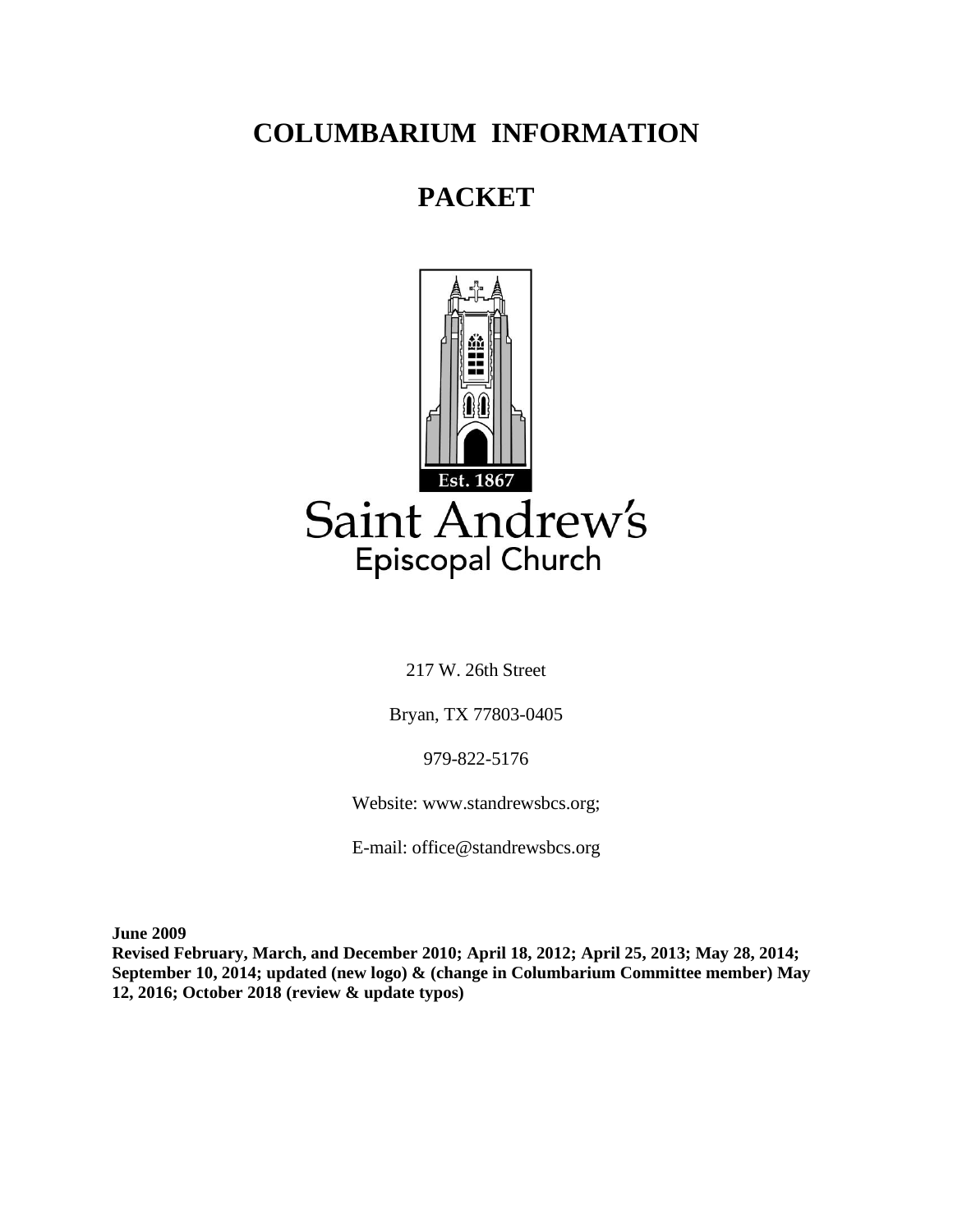## **CONTENTS OF INFORMATION PACKET**

- 1. Answers to Some Frequently Asked Questions About Columbariums (1 page)
- 2. Application for Inurnment Rights to Space(s) in the Columbarium of Saint Andrew's Episcopal Church (2 pages)
- 3. Rules, Policies, and Regulations of Saint Andrew's Episcopal Church Columbarium Committee (5 pages)
- 4. Sample Certificate of Inurnment Rights for the Columbarium of Saint Andrew's Episcopal Church and Conditions of Use (3 pages)
- 5. Power of Attorney (1 page)
- 6. Face Plate Inscription Order Form (1 page)
- 7. Saint Andrew's Columbarium Committee (1 page)
- 8. Columbarium Niche Installment Payment Agreement (1 page)

**Total number of pages in packet 17**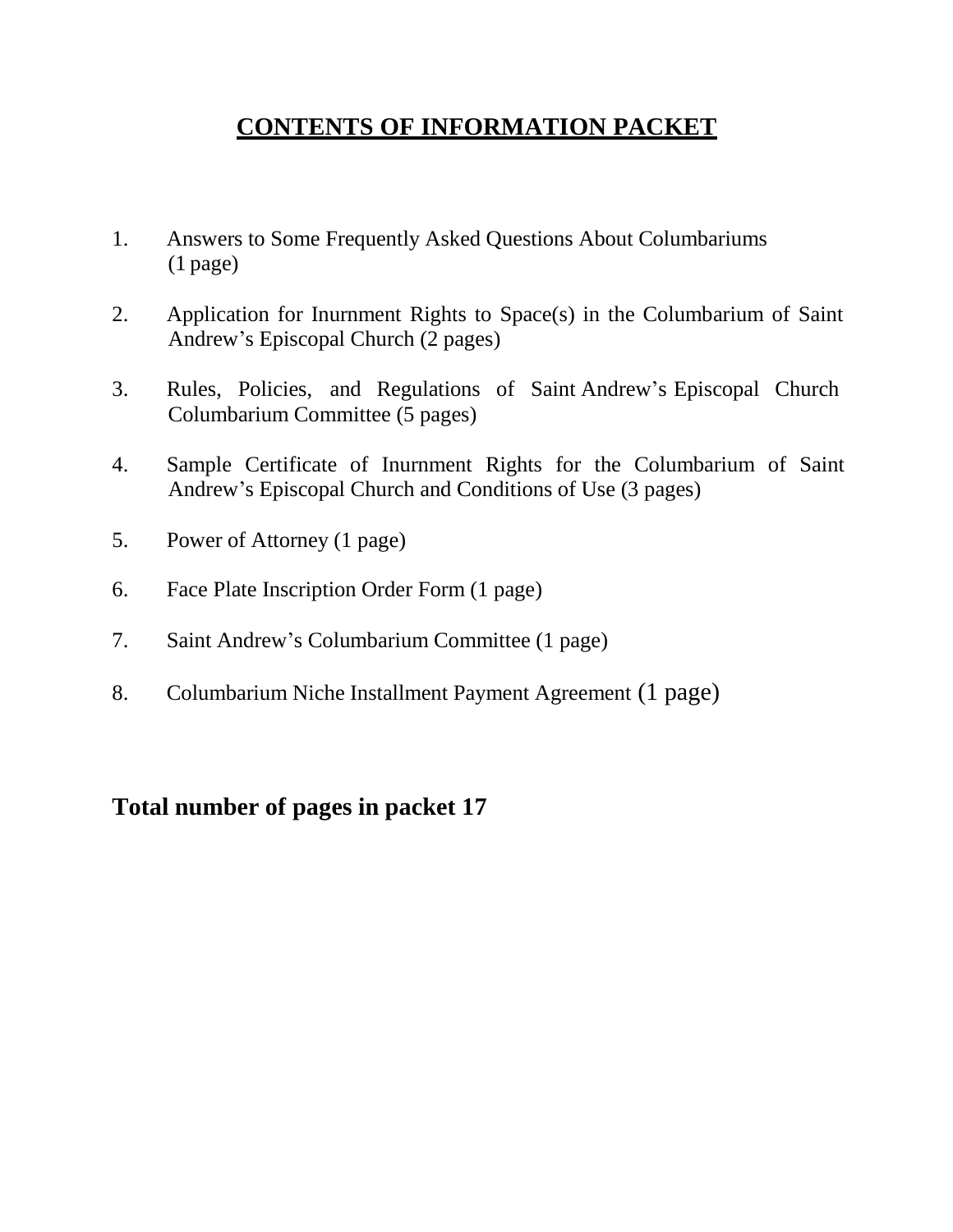#### *SAINT ANDREW'S EPISCOPAL CHURCH COLUMBARIUM*

## *ANSWERS TO SOME FREQUENTLY ASKED QUESTIONS ABOUT COLUMBARIUMS*

#### **What is a Columbarium?**

The word "columbarium" comes from the Latin word "columbary", which is a structure for the nesting of doves – the dove being the symbol of God's spirit and peace. The related word, columbarium, refers to a burial vault for the containment of urns holding cremated human remains. It is an old term and an old tradition used for centuries here and abroad.

#### **Is cremation biblically sound?**

Cremation is widely recognized as a theologically valid process for the deceased, and essentially is a hastening of the natural process that occur following death. This ancient practice has particular relevance for us today, with burial in cemeteries surrounding churches less readily available. Cremation makes it possible to continue the tradition of granting a place for God's children to "dwell in the house of the Lord forever".

#### **What are the benefits?**

Families who chose cremation for their departed loved ones rather than conventional burial will find Saint Andrew's Columbarium a wonderful option – dignified, convenient, and affordable. In addition, Saint Andrew's Columbarium is very convenient for memorial services.

## **Who may use Saint Andrew's Episcopal Church Columbarium?**

The Columbarium is reserved exclusively for members of the church, ministers of the church and their extended families.

#### **How is the property maintained?**

The Columbarium is the property of Saint Andrew's Episcopal Church. The Columbarium will be maintained by a Columbarium fund administered by a Columbarium Committee appointed by the Vestry.

#### **Who do I contact for more information?**

If, when making decisions about final provisions for you and your family, you would like to know more about Saint Andrew's Episcopal Church Columbarium, please call a member of the Columbarium Committee. See list of current members in this information packet.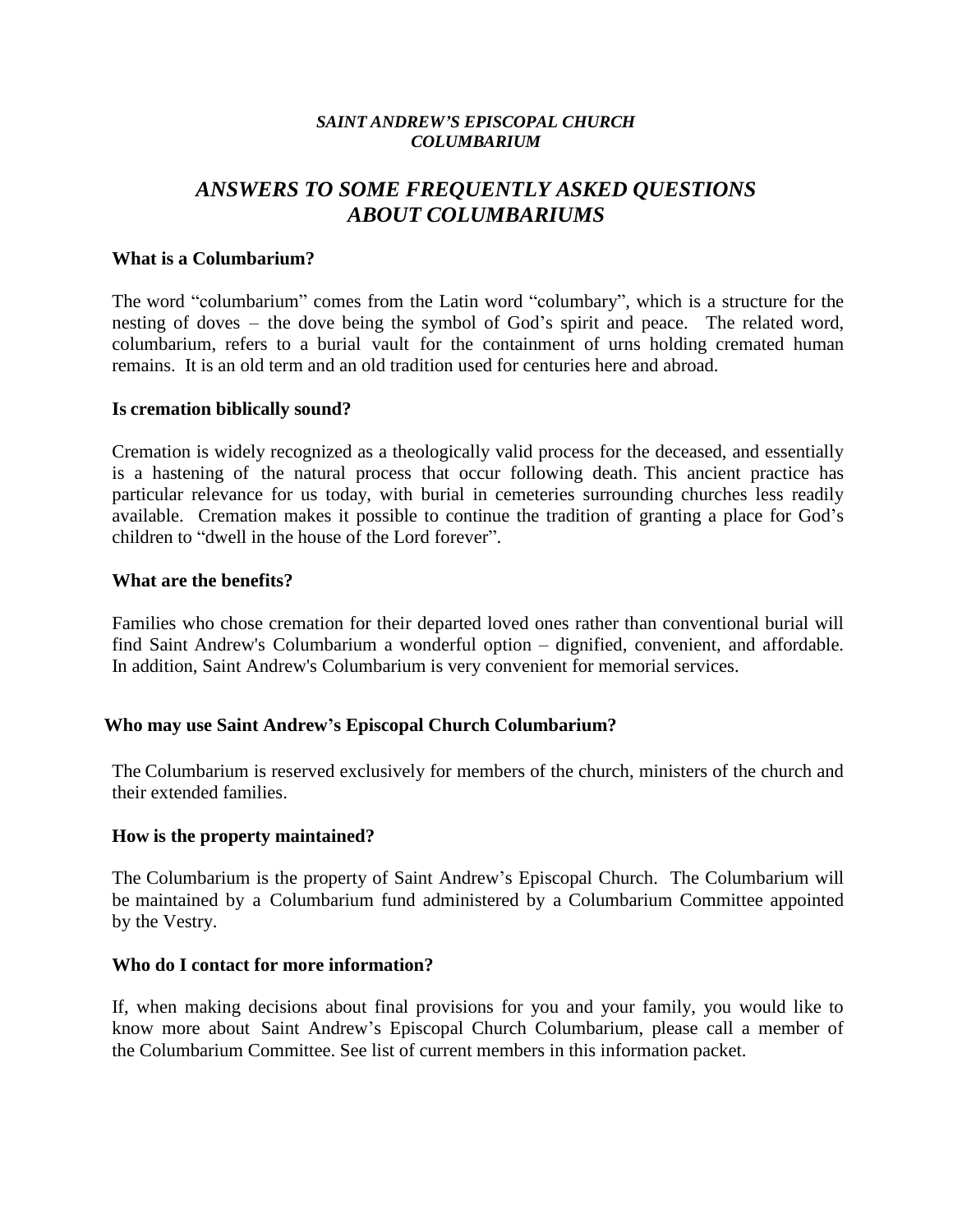|                  |               |                                                                       | <b>Application for Inurnment Rights to Space(s) in The</b><br><b>Columbarium of Saint Andrew's Episcopal Church</b>                                                                          |  |
|------------------|---------------|-----------------------------------------------------------------------|----------------------------------------------------------------------------------------------------------------------------------------------------------------------------------------------|--|
|                  |               | <b>Bryan, Texas</b>                                                   |                                                                                                                                                                                              |  |
|                  |               |                                                                       | (Parlor or Church side, Niche Number, Row, Column)                                                                                                                                           |  |
|                  |               |                                                                       |                                                                                                                                                                                              |  |
| (No titles) Last |               | First                                                                 | Middle                                                                                                                                                                                       |  |
|                  | Date of Birth |                                                                       | Date of Death (if applicable)                                                                                                                                                                |  |
|                  |               |                                                                       |                                                                                                                                                                                              |  |
|                  |               |                                                                       |                                                                                                                                                                                              |  |
|                  |               |                                                                       |                                                                                                                                                                                              |  |
|                  |               |                                                                       | Number of niches (two urns per niche) requested:                                                                                                                                             |  |
|                  |               | Current Contact Information for Holder of Power of Attorney, if used; |                                                                                                                                                                                              |  |
|                  |               |                                                                       |                                                                                                                                                                                              |  |
|                  |               |                                                                       |                                                                                                                                                                                              |  |
|                  |               |                                                                       | I designate as my successor in use, to be so entered upon the records of the Church, and<br>authorize to act in my stead in the event of my own prior demise or permanent mental incapacity: |  |
|                  |               |                                                                       |                                                                                                                                                                                              |  |

2. Solution of the same state of the state of the state of the state of the state of the state of the state of the state of the state of the state of the state of the state of the state of the state of the state of the sta

In the event, however, that legal heirs or representatives other than the above named individuals are established by due process of law, to the satisfaction of two-thirds of the Columbarium Committee with the advice and consent of two thirds of the vestry, or due to events now unforeseen, the two-thirds of the Columbarium Committee with the advice and consent of twothirds of the vestry may recognize a person or persons other than the above to be the applicant's successor in use, and it is agreed that no liability or claim by reason thereof shall be asserted against Saint Andrew's Episcopal Church, its Two-thirds of the Columbarium Committees, Wardens or Vestry.

In making this application, I understand and agree that if it is approved and the reservation of space is consummated, my use of the inurnment rights to the spaces shall at all times be subject to the operation of Saint Andrew's Episcopal Church as now existing or which may from timeto- time be promulgated by the Columbarium Committee and the Vestry of Saint Andrew's Episcopal Church. I agree to abide by all the Rules, Policies, and Regulations of Saint Andrew's Episcopal Church Columbarium and the Conditions of Use.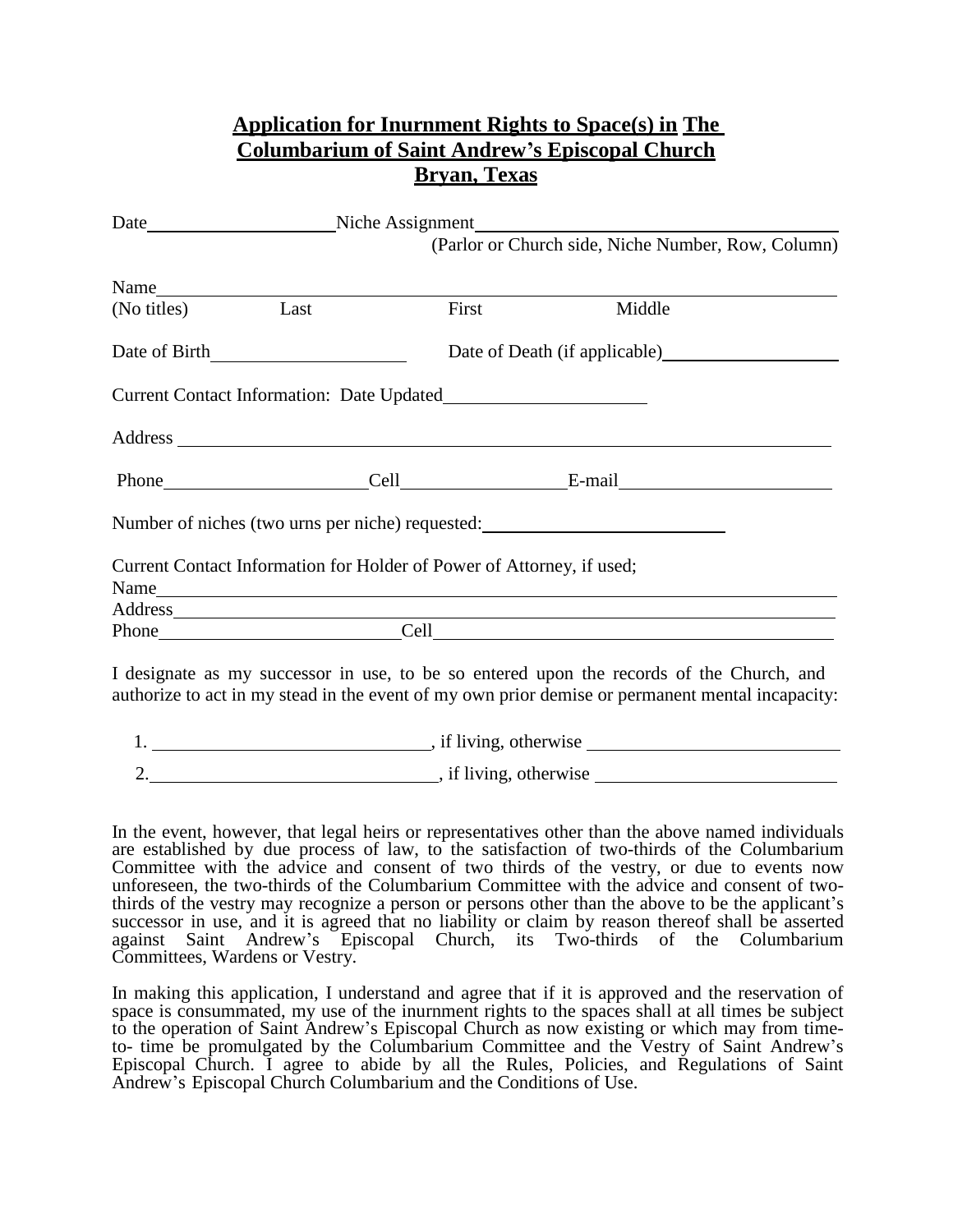| Are there pre-paid crematorium arrangements: | <b>Funeral Home Arrangements:</b> |
|----------------------------------------------|-----------------------------------|
| If so: (Name of Crematorium or Funeral Home) |                                   |
| Name                                         |                                   |
| Address                                      |                                   |
| Phone                                        |                                   |

I have received and read a copy of the Saint Andrew's Columbarium Rules, Policies, and Regulations Document, the Certificate of Inurnment, Rights and Conditions of Use, and Power of Attorney and agree to abide by them.

Signature

Printed name

Date:

Application Approved and Accepted: Date: Date:

COLUMBARIUM WARDEN

Payment received by: Date: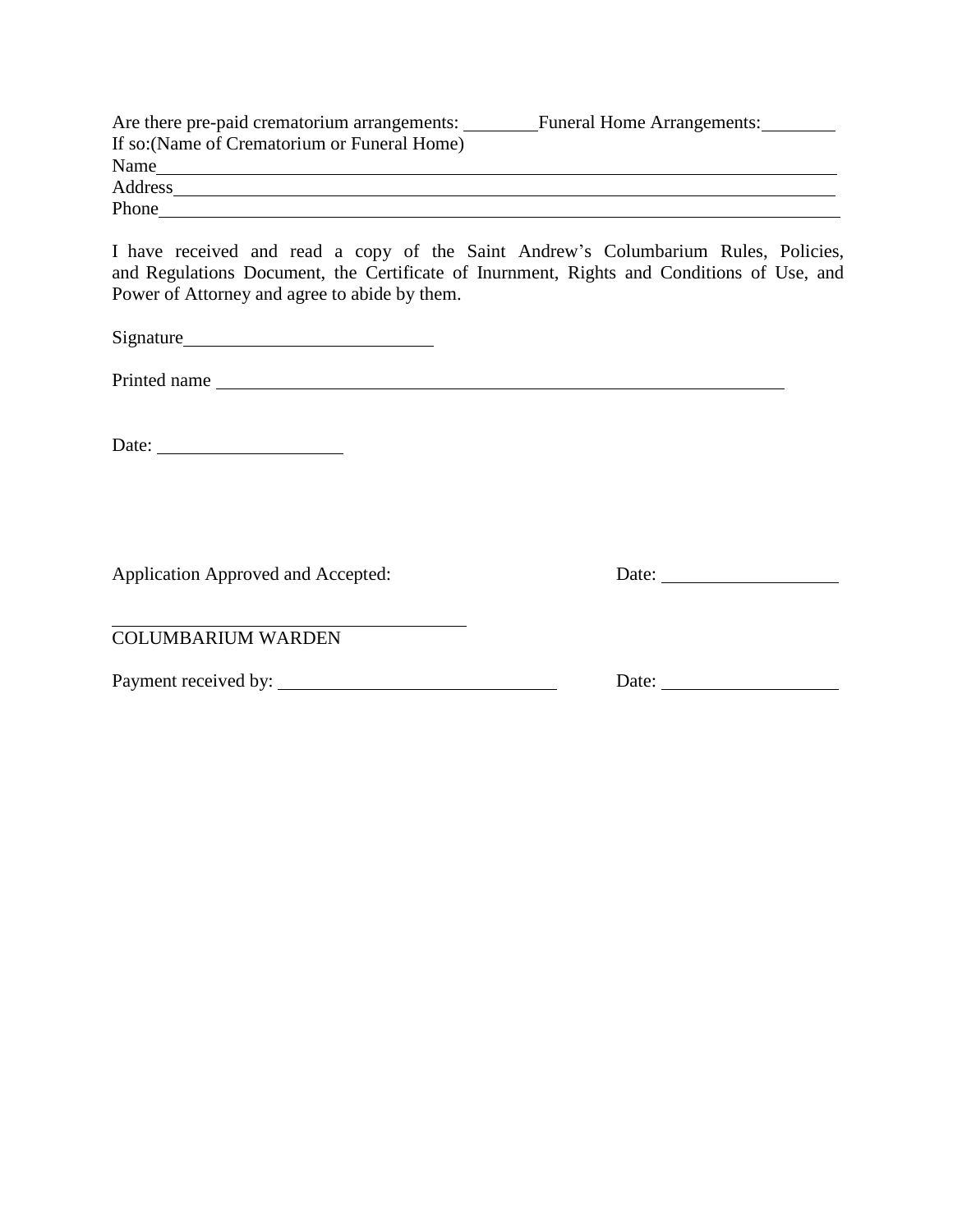## *Rules, Policies, and Regulations of Saint Andrew's Episcopal Church Columbarium Committee*

## **Columbarium at Saint Andrew's Episcopal Church**

*217 West 26th Street Bryan, Texas 77803 Phone: (979) 822-5176*

Purpose

Saint Andrew's columbarium is located at Saint Andrew's Episcopal Church. It has been created to provide a space for storing (inurnment) of cremated remains (cremains) of deceased church members and other eligible persons. Saint Andrew's Columbarium is owned by Saint Andrew's Episcopal Church.

- I. Governance
	- A. Columbarium Committee: The Columbarium Committee is a committee of Saint Andrew's Church that administers, operates and maintains the Columbarium under a delegation of authority from the Vestry of Saint Andrew's Episcopal Church.
	- B. The Columbarium Committee shall; budget and recommend expenditures necessary for the proper administration, operation, and maintenance of the Columbarium.
	- C. The Columbarium Committee shall; maintain all records and documentation relating to the Columbarium, and relating to or incident to the sale of rights of inurnment.
	- D. The Columbarium Committee shall; generally administer, operate and maintain the Columbarium consistent with these Rules, Policies and Regulations.
- II. Eligibility for Inurnment

Inurnment in the Columbarium shall be limited to the cremains of the following:

- A. Member or Past Member in good standing of Saint Andrew's Church;
- B. Minister or Past Minister in good standing of Saint Andrew's Church;
- C. Family members of the above including:
	- 1. Spouse
	- 2. Children or step-children
	- 3. Spouse of children or step-children

The Columbarium Committee shall have the authority to approve or deny exception requests on a case-by-case basis.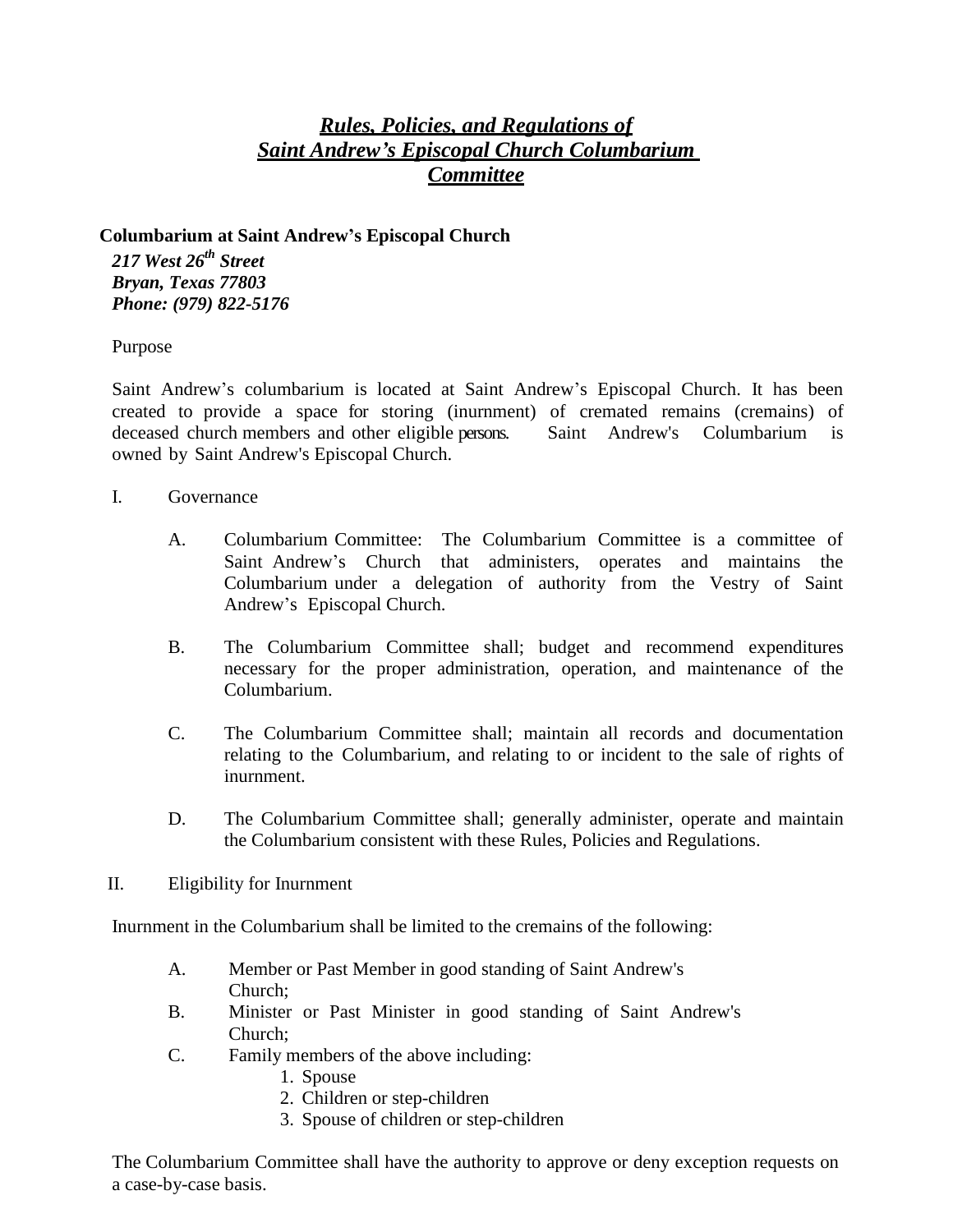## III. Fees

The Columbarium Committee shall have the authority to set the price for the purchase of a right of inurnment. The price of a right of inurnment shall include approved inscriptions on the niche and care of the Columbarium. It does not include the cost of cremation, transportation or other off-Church-premises costs. The Columbarium Committee may change the fee for the purchase of a right of inurnment; however, any change in fee will not result in either an additional cost assessment to holders of rights of inurnment or reimbursement.

## IV. Purchase of Rights of Inurnment

The niches in the Columbarium have been and will be constructed with a capacity of two urns. A purchaser of a right of inurnment may choose whether to be placed in the same niche with a loved one or in an individual niche.

To purchase a right of inurnment, an eligible person should obtain a Saint Andrew's Episcopal Church Columbarium packet from the Church office. A packet should contain a copy of these Rules, Policies and Regulations, a copy of an application, and any other applicable forms. The applicant should complete all of the requested forms and submit them to the church office. When the application is approved, and a full payment is received, the new owner of a right of inurnment will be issued a Certificate of Right of Inurnment.

## V. Selection of Niches

Niches shall be assigned in the order that applications are received. The application shall have a place for the Applicant to designate the preference for an available niche. In the instance the niche designated on an application is unavailable at the time the application is approved; the application will be approved subject to the selection of an available niche.

## VI. Inurnment Procedures

Services are and shall remain the sole province of the Rector of the Church.

The following urn specifications will allow both single and double inurnment:

| <b>URN TYPE</b>   | <b>DIMENSION</b>   |                                                                                          |
|-------------------|--------------------|------------------------------------------------------------------------------------------|
| All urns<br>Round | Height<br>Diameter | $10.5"$ maximum<br>6.5 maximum for<br>single one.<br>Niche will hold<br>two of same size |
| Rectangular       | Depth              | 11 " maximum<br>total single or<br>double                                                |
| Rectangular       | Width              | 5.5" maximum<br>for single or<br>double                                                  |

The name of the deceased shall be affixed to the urn.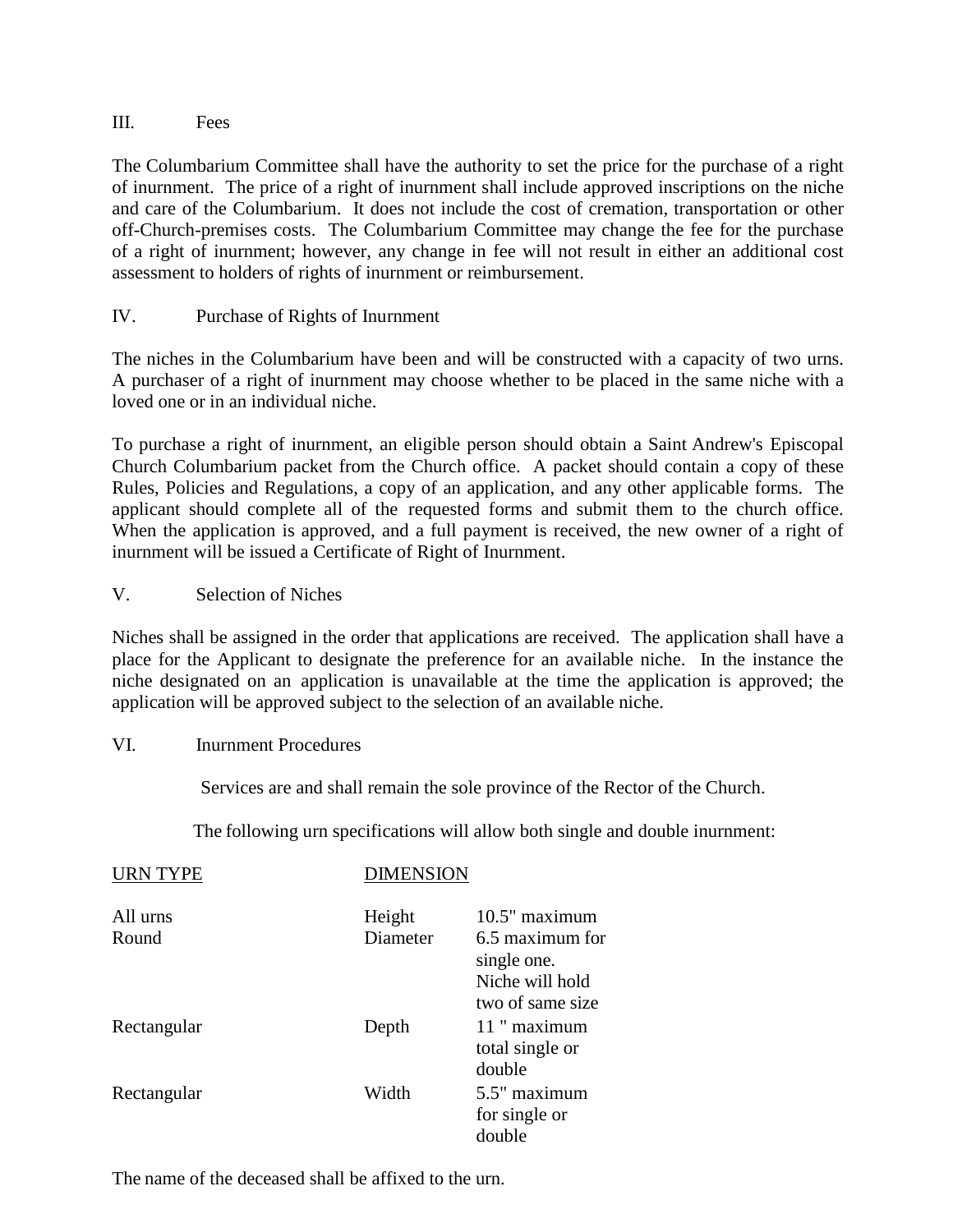## VII. Uniform Inscription on Niches

The Columbarium Committee shall set a uniform size and style of inscription for the niches. The inscription shall be included in the price of the right of inurnment. Inscriptions shall contain the full Christian name of the deceased, the deceased's date of birth and the deceased's date of death. There will be no "titles" in the inscription.

## VIII. Flowers and Decorations

The Columbarium Committee may establish a policy on the placement of flowers or plants in the Columbarium. The placement of any materials (including toys, signs, wreaths, ornaments, candles, or other decoration) within the Columbarium not approved in advance by the Columbarium Committee may be removed and disposed of without notice to the owner or liability to the remover.

## IX. Owners Obligation to Provide Contact Information

The owner of a right of inurnment has an obligation to keep the Church notified concerning his or her current address and contact information. Neither the Church nor the Columbarium Committee shall bear any liability for action taken without the consent of an owner of a right of inurnment if the contact information of the inurnment right owner's file is not current.

## X. Transfer or Assignment

A. Rights of Inurnment. Rights of inurnment are not transferable or assignable, except as permitted in writing by two-thirds of the Columbarium Committee acting with advice and consent of two-thirds of the Vestry. The Columbarium Committee reserves the right to repurchase Rights of Inurnment upon request of the owner for the price of purchase less \$500.00 or the current price (whichever is lower), but such a repurchase is entirely optional.

B. Removal of cremains. After inurnment, cremains remain the property of the heirs at law of the deceased unless the deceased provides otherwise in a valid will. Once cremains have been inurned, if removal of the cremains is desired by the owner of the cremains, the right of inurnment in that niche shall revert to the Columbarium Committee with no compensation due to the owner of the cremains.

C. Niche use. No cremains may be inurned in any niche except as designed on the Certificate of Inurnment issued by Saint Andrew's Episcopal Church

D. In the event Saint Andrew's Episcopal Church ever builds an outdoor Columbarium, any owner of a niche or their lawful heirs or agents shall have the right to transfer ownership of the niche and cremains, if any, to a niche in the outdoor Columbarium. The Columbarium Committee in existence at the time, shall establish a reasonable cost for such transfer. The ownership of the original niche shall revert to the Church.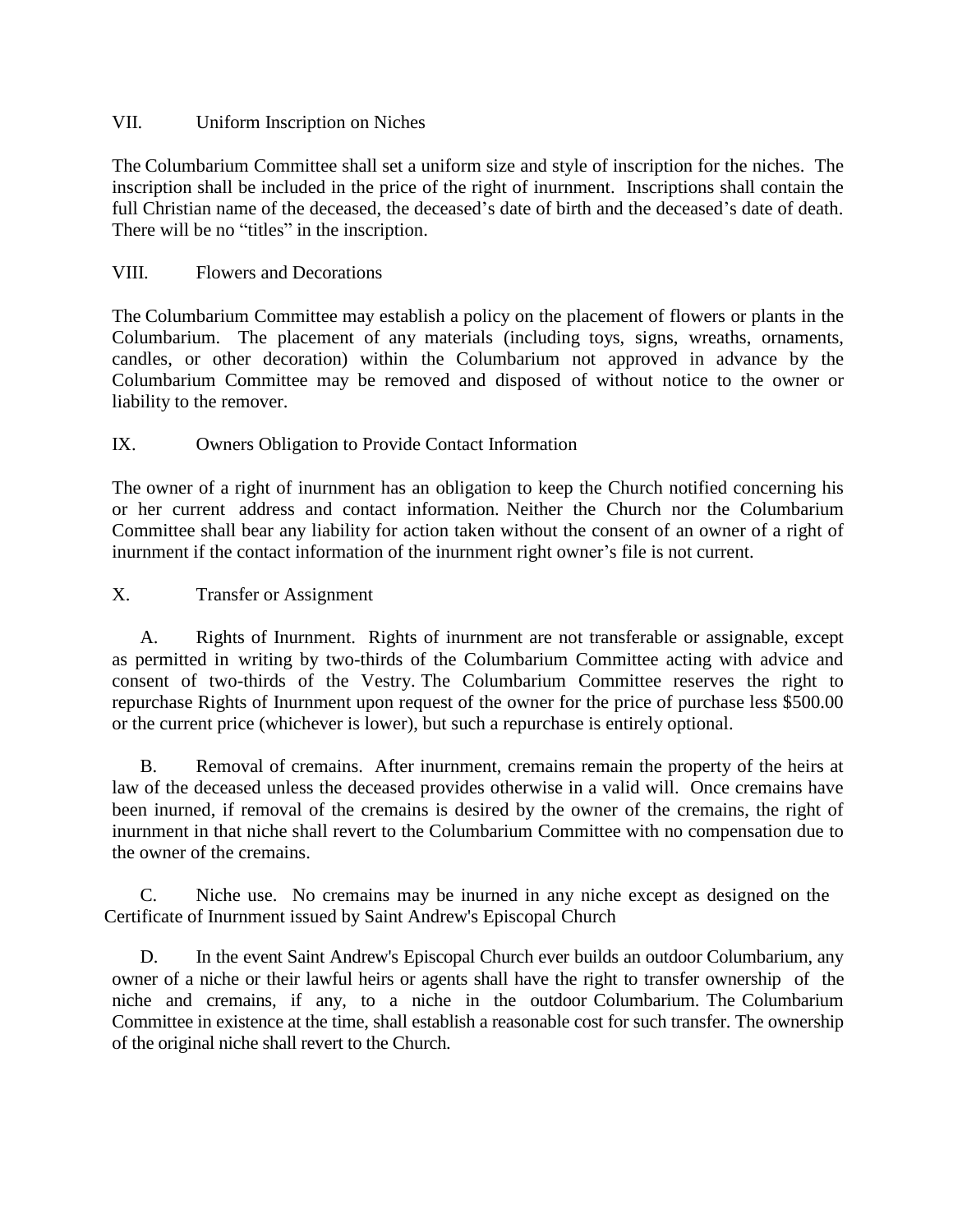## XI. Legal Title

The holder of a certificate reflecting purchase of a right of inurnment acquires no property right in Saint Andrew's Episcopal Church and acquires no property right in any of its niches, the Church, or the Church's property. Legal title to the Columbarium and all of its improvements shall be with Saint Andrew's Episcopal Church until and unless different ownership is desired by the Church. A certificate attests only to the right of inurnment for the cremains of the individual in the specific niche identified on the certificate. Identification of a specific niche creates no property right. It is done for the administrative purposes of the Columbarium Committee. In the event of any discrepancy between a certificate and the records maintained by the Columbarium Committee, the latter shall govern.

## XII. Removal of Cremains

A. By Saint Andrew's Episcopal Church: In the event the Columbarium requires repairs or other construction, the owner of a right of inurnment and his or her heirs, beneficiaries, and legal representatives agree that the Columbarium Committee may permit the temporary removal for the duration of those repairs or construction. The owner of a right of inurnment further agrees to the provision of Termination of the Columbarium, provided by XIV herein below.

B. By someone other than Saint Andrew's Episcopal Church: Cremains may not be removed from Saint Andrew's Episcopal Church without the written consent of (a) the Committee; and (b) the owner of the right of inurnment or his or her heirs, beneficiaries, and legal representatives. The rules stated in Section X, titled "Transfer or Assignment" shall apply also.

## XIII. Security

The Columbarium Committee has taken steps through the design and construction of the Columbarium to provide a reasonable level of security, balanced by the need for visits by loved ones and availability of the property for prayer and services. By making a purchase, the holder of a right of inurnment, and his or her heirs, beneficiaries, and legal representatives assume the risk of loss, destruction, vandalism, and desecration of cremains. By making a purchase, the holder of a right of inurnment, and his or her heirs, beneficiaries, and legal representatives further release Saint Andrew's Church and its employees, officers, agents, Vestry members, Columbarium committee members, volunteers and representatives from all claims, liability, and causes of action, relating to or pertaining to the application, inurnment, and the past, present and future operation of Saint Andrew's Episcopal Church, including all negligence, loss, destruction, vandalism, and desecration of cremains, save and except for acts of gross negligence or intentional wrongdoing and in no event shall they corporately or individually be liable for any damages to the purchaser, his/her relatives, or heirs beyond the purchase price of the right of inurnment.

XIV. Termination of the Columbarium

The Right of Inurnment shall continue so long as the property at 217 West  $26^{th \text{ Street}}$ , Bryan, Texas is owned by the Episcopal Church or Saint Andrew's Episcopal Church or one of their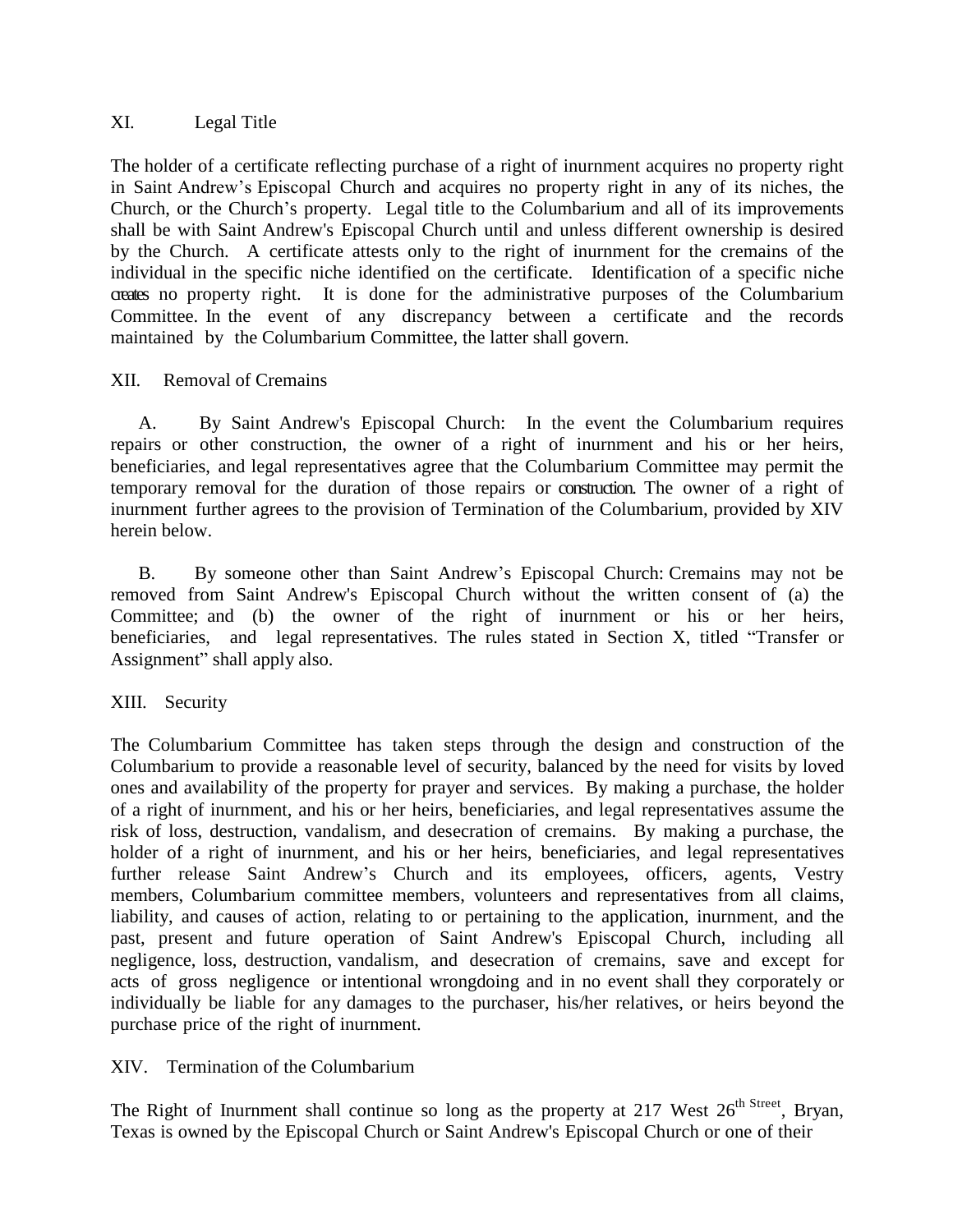legal successors. If the property is sold, and a replacement Columbarium will not be furnished at a new church premises or other site, the right of inurnment will cease. In that event, the Columbarium Committee will notify the owner, his or her heirs, beneficiaries, and legal representatives at the address contained in the Columbarium files that Saint Andrew's Episcopal Church is ceasing to exist and that the cremains must be removed from the niche. If arrangements for the removal of the cremains are not made within a reasonable period, or if a proper representative cannot be contacted within a reasonable time, the Church retains the right to take possession of and title to the cremains, and relocate the cremains, or disburse the cremains on the property in a fitting service as it deems proper. No refund of any amount for the purchase of inurnment rights shall be made in the instance of termination of the columbarium.

## XV. Personal Conduct in Saint Andrew's Episcopal Church

The Columbarium is on Saint Andrew's Episcopal Church's premises, and all persons in the Saint Andrew's Episcopal Church are expected to conduct themselves in accordance with customary good decorum as normally observed in a Church. Any Minister, staff member or employee of Saint Andrew's Church or member of the Columbarium Committee is empowered to enforce these Rules, Policies and Regulations and to exclude from Saint Andrew's Episcopal Church any person(s) violating these Rules, Policies and Regulations.

## XVI. Insurance

The Church may carry insurance for its own benefit regarding the Columbarium, as it deems reasonable; however, there is no obligation to carry insurance or to provide any insurance for the benefit of any holder of a right of inurnment or his or her heirs, beneficiaries, and legal representatives.

## XVII. Amendment or Waiver

Amendment: After initial approval by the Vestry, and during the existence of the Columbarium Committee, the Committee may at any time recommend to the Vestry amendments to these Rules, Policies and Regulations. No such amendment shall take place unless affirmatively recommended by two-thirds of the Columbarium Committee and approved by two-thirds of the Vestry.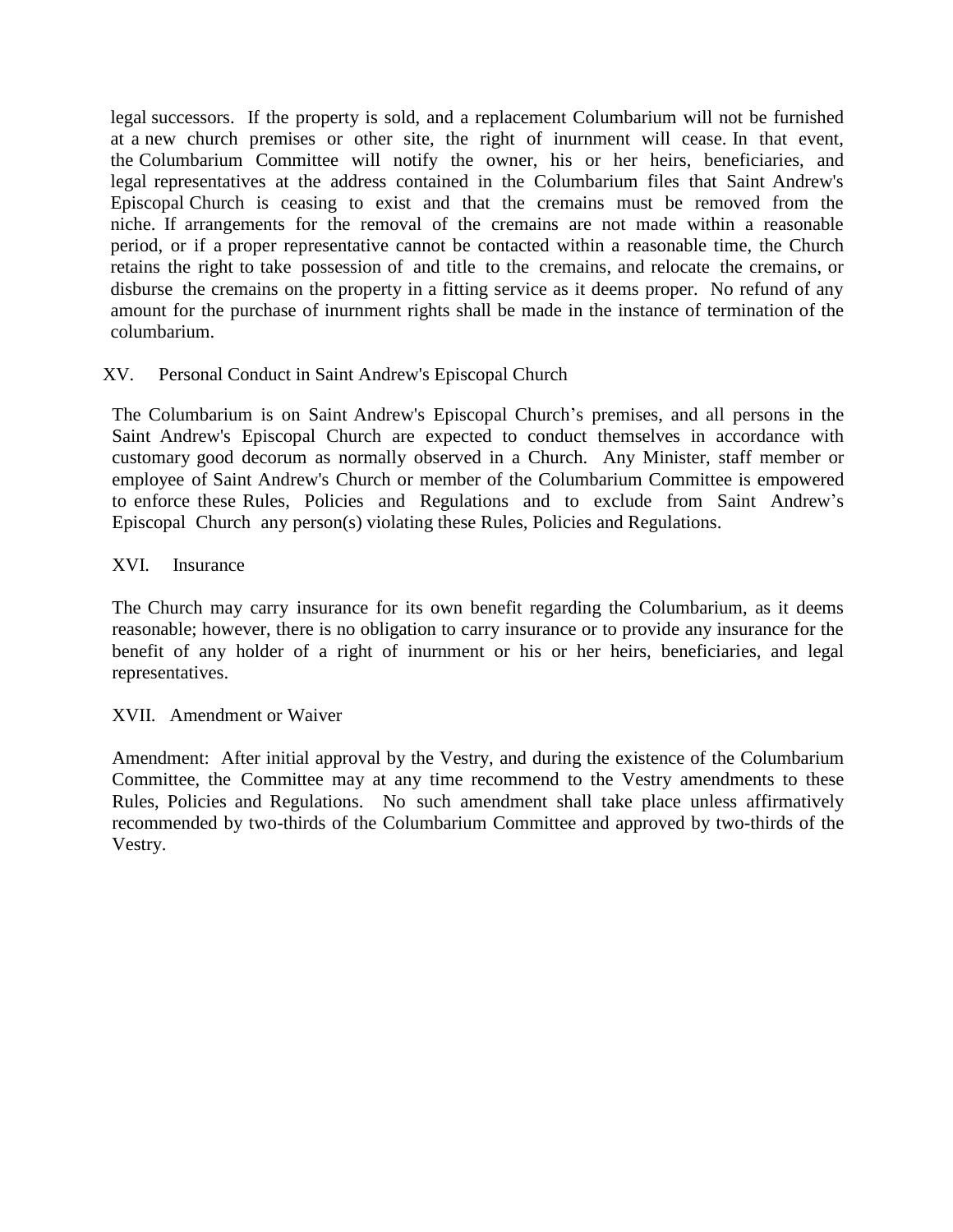## **\*\*(DO NOT COMPLETE)\*\***

## **SAMPLE – ORIGINAL TO BE FURNISHED BY THE COLUMBARIUM COMMITTEE**

## **CERTIFICATE OF INURNMENT RIGHTS FOR THE COLUMBARIUM OF SAINT ANDREW'S EPISCOPAL CHURCH OF BRYAN, TEXAS**

This is to certify that in consideration of the reservation fee, the receipt and sufficiency of which are hereby acknowledged, Saint Andrew's Episcopal Church of Bryan, Texas (hereinafter the "Church"), as Grantor, does hereby grant and convey to:

as Grantee, solely for and subject to the limited conditions of use annexed hereto and incorporated herein by reference, the right of use of the following space (s) situated in the Columbarium of the Church as the location(s) and designating number(s) of such space(s) are shown on the charts, records, and plot plans of the Columbarium on file in the office of the Church.

Parlor or Church side, Niche Number, Row, Column

In witness whereof, the Church has caused this instrument to be signed and its seal to be affixed hereto by its duly authorized officers, this the day of , 20 .

> Saint Andrew's Episcopal Church of Bryan, Texas

By:\_

Senior Warden

and

By:  $\qquad \qquad$ 

Columbarium Warden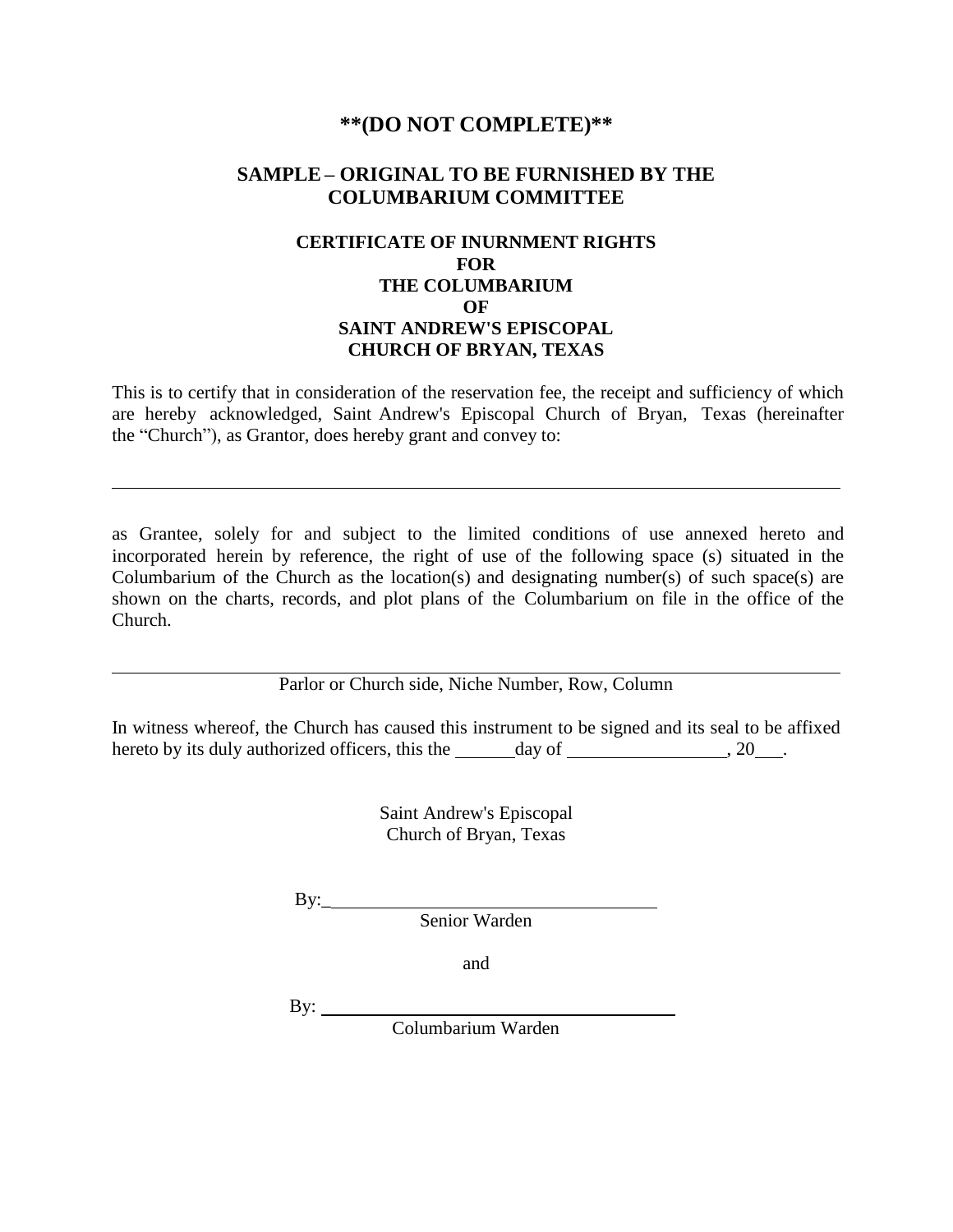## **CONDITIONS OF USE**

The foregoing Certificate of Inurnment Rights (hereinafter the "Certificate") and all rights granted therein are expressly subject to the following conditions, exceptions, reservations and restrictions, and the Grantee named therein covenants and agrees that:

- A. The deposit and/or inurnment fee to the Church is not refundable except as may be permitted in writing by two-thirds of the Columbarium Committee acting with the advice and consent of two-thirds of the Vestry.
- B. The Church expressly reserves the right, in its sole discretion, to refuse any request to inter or permit the inurnment of the remains of any person. In the event of such a refusal, the Church shall offer to refund and shall tender to the person of record or to the person entitled thereto all monies originally contributed (without interest) for the space in which inurnment is refused; provided however, that if the remains of one person are already inurned in such space and the Church refuses a request to inter or permit the inurnment of the remains of a second person in the same space, the Church shall offer to refund and shall tender one-half of the monies originally contributed (without interest) for the space in which a second inurnment is refused.
- C. The use of the space in the Columbarium is limited and restricted to the inurnment of the cremated remains of persons who are members in good standing of Saint Andrew's Episcopal Church, their families, or others as may be permitted in writing by two-thirds of the Columbarium Committee acting with the advice and consent of twothirds of the Vestry.
- D. The rights granted and conveyed by and in the Certificate may not be sold, transferred, assigned, or conveyed except as may be permitted in writing by two-thirds of the Columbarium Committee acting with the advice and consent of two-thirds of the Vestry.
- E. No tablet, embellishment, monument, statuary or memorial of any sort shall be placed upon, near, or adjacent to the Columbarium except as may be permitted in writing by two-thirds of the Columbarium Committee acting with the advice and consent of twothirds of the Vestry.
- F. The property and space in which inurnment rights are granted and conveyed by and in the Certificate and the use thereof, are and the rights of the Grantee are now and shall at all times be subject to all applicable laws and ordinances, statutes, and regulations and shall also be subject to all new, additional or amended Rules, Policies, and Regulations of Saint Andrew's Episcopal Church Columbarium Committee and Conditions of Use that may hereafter be promulgated, by the Columbarium Committee subject to approval by two- thirds of the Vestry, which are and will be maintained and recorded in the office of the Church, where they will be available for inspection and copying during ordinary business hours. Grantee, by accepting the Certificate, acknowledges the existence and binding effect of such laws and conditions and consents and agrees to be bound by each and every one of them as the same may be amended from time to time.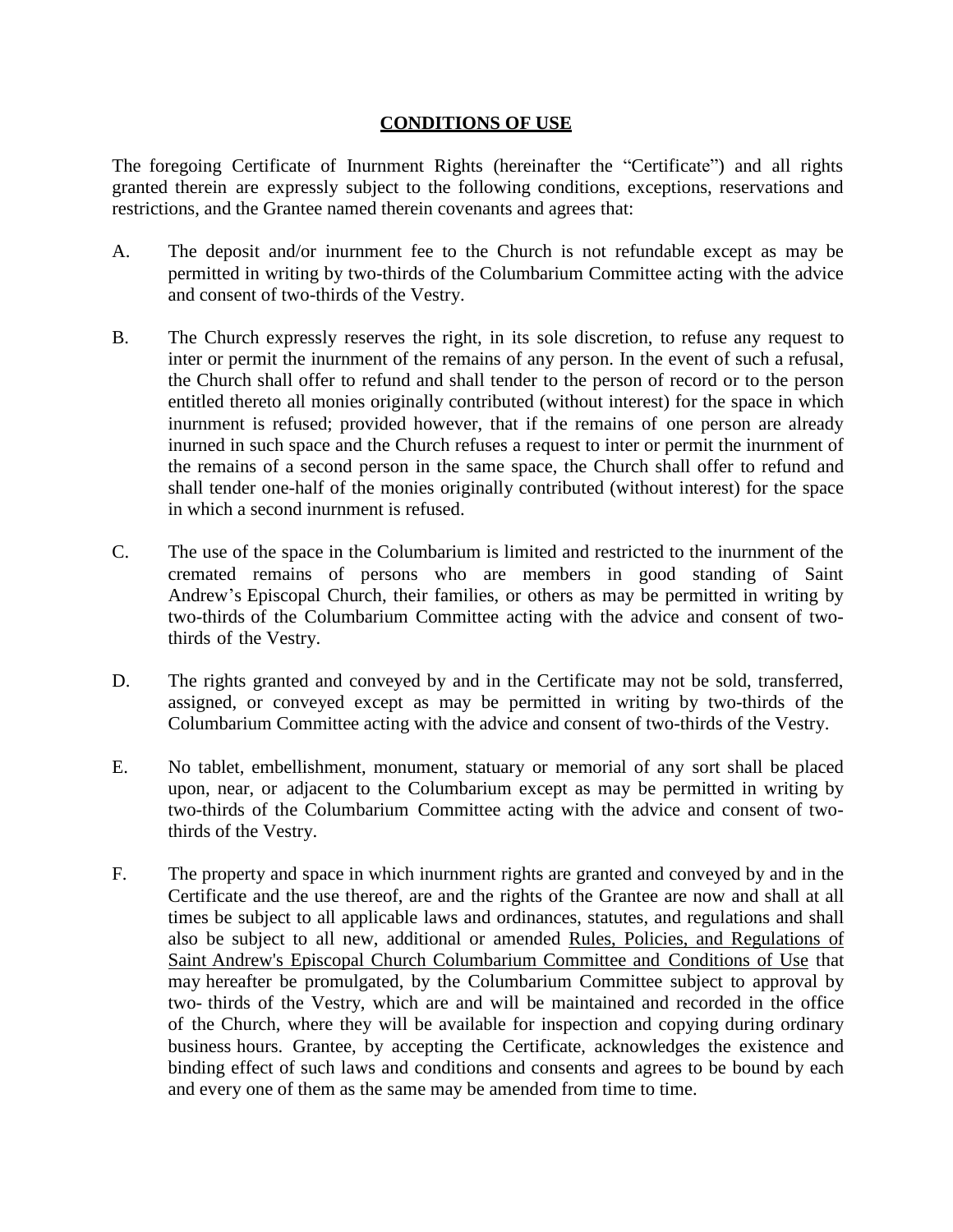- G. Grantee expressly understands, acknow1edges, and agrees that (i) the Columbarium is neither a perpetual care cemetery, permanent maintenance cemetery, nor agreed care cemetery (hereinafter collectively referenced to as a "Cemetery"); (ii) the Columbarium has not been dedicated as a Cemetery, will not be dedicated as a Cemetery, and is not intended to be a Cemetery; and (iii) the limited right to use the space is not intended to grant, does not grant, and shall never be construed as granting the Grantee or any person claiming, by, through or under a Grantee any property or ownership rights or legal title to the space in the Columbarium which runs with the land.
- H. The Church expressly reserves the right at any time to move the Columbarium to another location on the Church property or to another location if the Church is moved from its present location to a new location. If for any reason the Church ceases to exist, all remains in the Columbarium shall be removed to such location or otherwise be transferred as the Bishop of the Diocese of Texas may direct.
- I. Neither the Diocese, the Church, nor their clergy, wardens, Vestry, agents, employees, Columbarium Committee members, nor representatives shall be liable for damage to or loss of interred remains. The Church shall take reasonable precaution to protect remains placed within the Columbarium and the interests of Grantee; but the Church shall not be responsible for loss or damage from causes beyond its control, including but not limited to loss or damage by the elements, an Act of God, common enemy, thieves, vandals, strikers, malicious mischief makers, explosions, unavoidable accidents, invasion, insurrections, riots, civil commotion, or any order of any civil or military authority, whether the damage be direct or collateral. All conditions, exceptions, reservations, and restrictions contained or referred to herein shall be binding upon the Grantee, and the Grantee's heirs, devisees, executors, administrators, successors, and assigns. Nothing herein contained shall be deemed to restrict the Church's use of any other portion or section of Saint Andrew's Episcopal Church. Only the Church or its successor(s) in interest may enforce any conditions, exceptions, reservations or restrictions, heretofore or hereafter placed upon the use of the Columbarium.

Accepted and Agreed to this the day of  $\frac{1}{2}$ , 20  $\frac{1}{2}$ .

Signed (Grantee) (Grantee)

Printed (Grantee)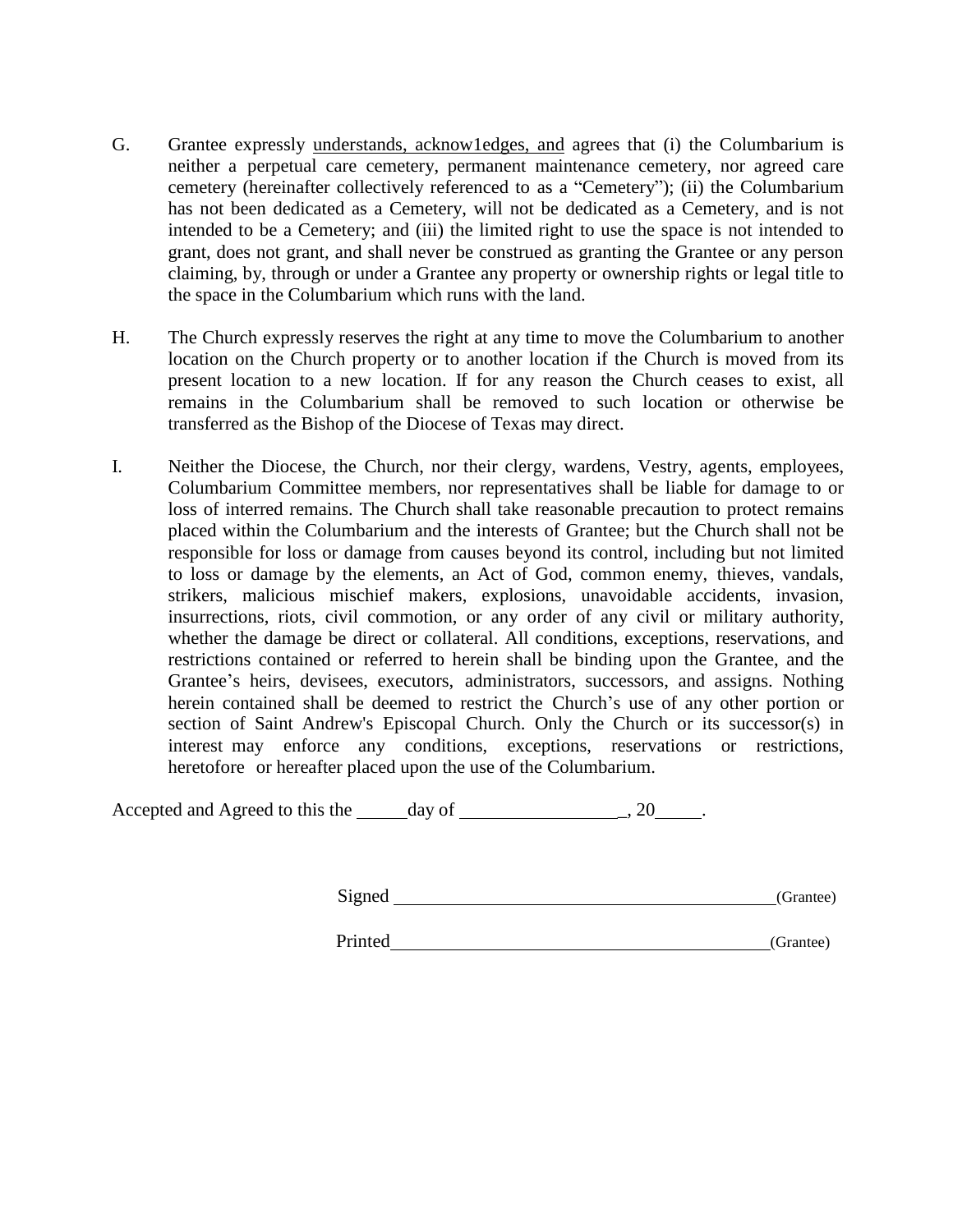## **POWER OF ATTORNEY**

## SAINT ANDREW'S EPISCOPAL CHURCH COLUMBARIUM 217 West 26<sup>th</sup> Street P.O. Box 405 Bryan, Texas 77806-0405 Phone: (979) 822-5176 Email the Parish Administrator: office@standrewsbcs.org

| , hereby grant a limited                                                                |
|-----------------------------------------------------------------------------------------|
| power of attorney to the Warden of the Columbarium, his/her assign or designee as a     |
| representative of Saint Andrew's Episcopal Church to take possession of the cremains of |

for inurnment at the Columbarium at Saint Andrew's Episcopal Church, and if necessary, to transfer the cremains into the authorized urn for Saint Andrew's Columbarium.

I hereby further authorize the employees, representatives, or agents of any funeral home, cremation, or any other institution or entity with possession of the cremains of

to release the

cremains to the representative named above.

Signature:

Relationship to Decedent:

Date:

|             |        | SWORN TO AND SUBSCRIBED before me by |                          |  |  |
|-------------|--------|--------------------------------------|--------------------------|--|--|
| on this the | dav of |                                      | $\overline{\phantom{a}}$ |  |  |

Notary Public, State of Texas

This Power of Attorney is to be used according to Rules, Policies, & Regulations X. D. or like situation whereby the heirs or lawful agents might desire to transfer the cremains to a different location.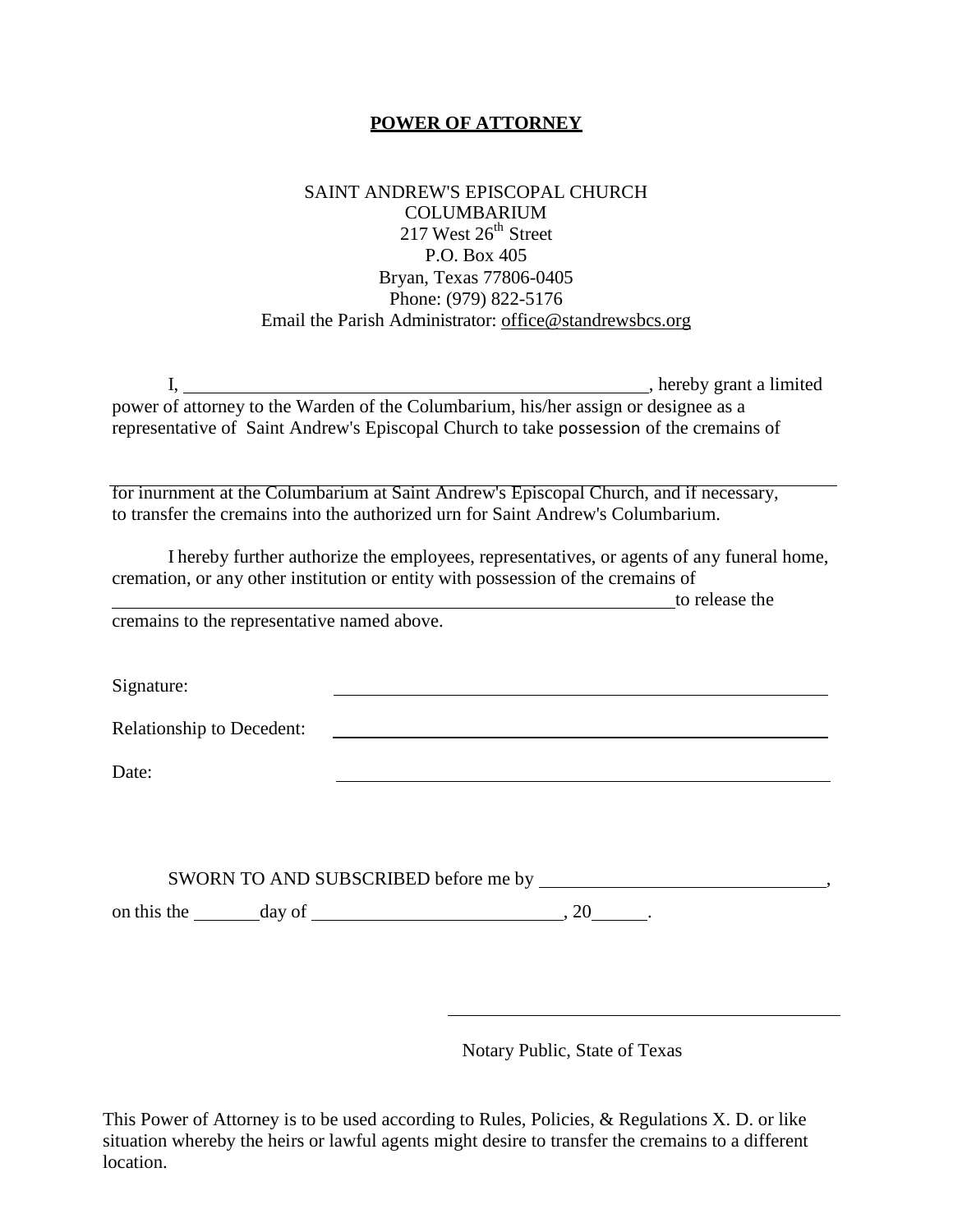## **Face Plate Inscription Order Form**

To the Columbarium Committee of Saint Andrew's Episcopal Church, Bryan, College Station, Texas: Subject to the Rules and Regulations for **The Saint Andrew's Columbarium,** you are hereby requested and authorized to have placed upon the face plate in which the cremated remains of:

|                                                                                 | Name                                                                                                       |
|---------------------------------------------------------------------------------|------------------------------------------------------------------------------------------------------------|
|                                                                                 | Parlor or Church side, Niche Number, Row, Column, Top or Bottom                                            |
|                                                                                 | and                                                                                                        |
|                                                                                 | Name                                                                                                       |
|                                                                                 | Parlor or Church side, Niche Number, Row, Column, Top or Bottom                                            |
| have been, or are scheduled to be inurned, the engraved inscription as follows: |                                                                                                            |
| Name as to be inscribed: (Top of Face Plate)                                    |                                                                                                            |
|                                                                                 | (please print)                                                                                             |
| Middle Name (please print)                                                      |                                                                                                            |
|                                                                                 |                                                                                                            |
| Date of Birth Date of Death $\frac{\text{Date of Death}}{(mm/dd/yyyy)}$         |                                                                                                            |
| <b>Name as to be inscribed:</b> (Bottom of Face Plate)                          |                                                                                                            |
|                                                                                 | (please print)                                                                                             |
|                                                                                 | (please print)                                                                                             |
|                                                                                 |                                                                                                            |
| Date of Birth                                                                   | Date of Death                                                                                              |
| (mm/dd/yyyy)                                                                    | (mm/dd/yyyy)                                                                                               |
| expense.                                                                        | My/Our signature(s) certifies the correctness of the above inscription text and any changes shall be at my |
|                                                                                 |                                                                                                            |
|                                                                                 |                                                                                                            |
|                                                                                 |                                                                                                            |
|                                                                                 |                                                                                                            |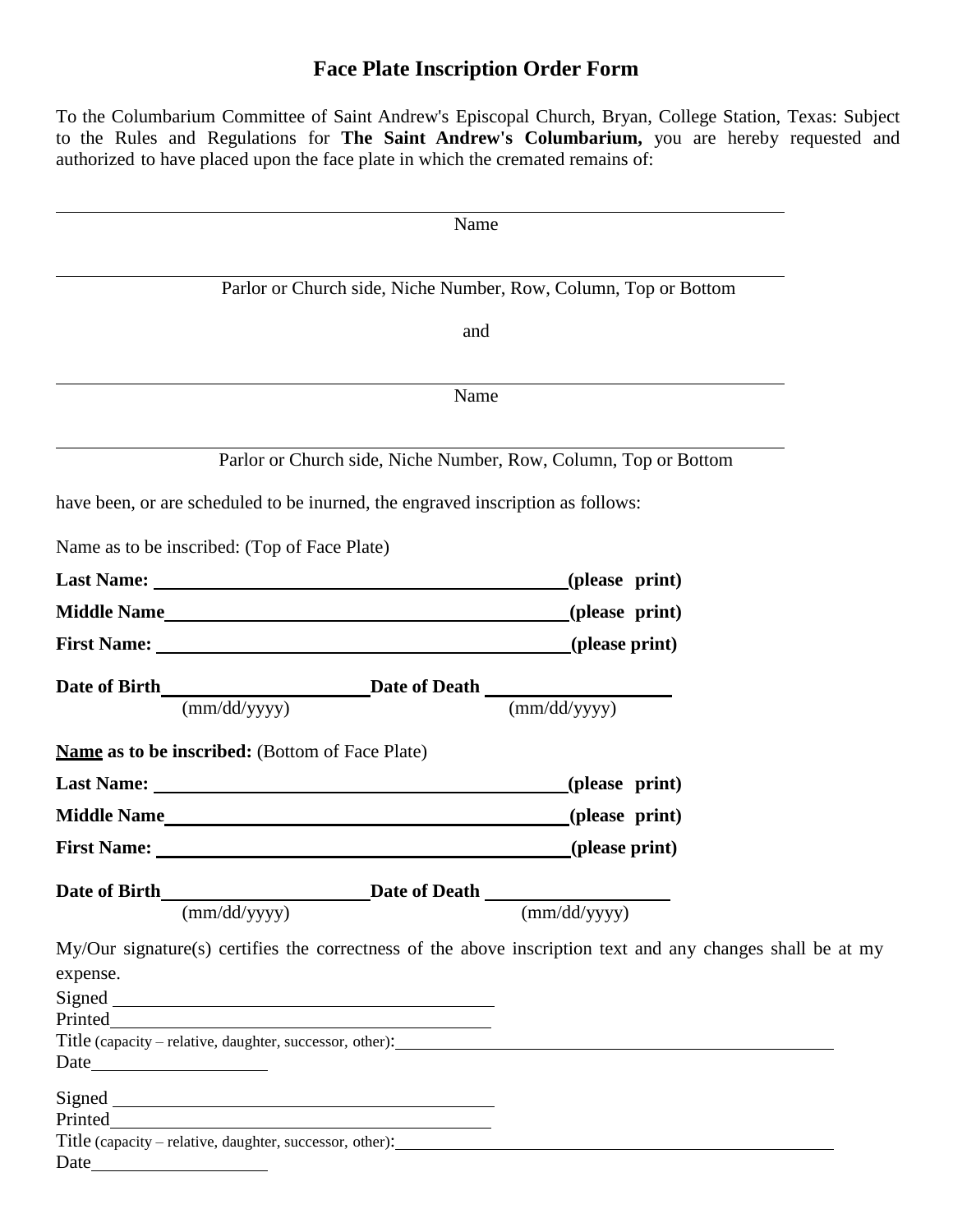## **SAINT ANDREW'S COLUMBARIUM COMMITTEE**